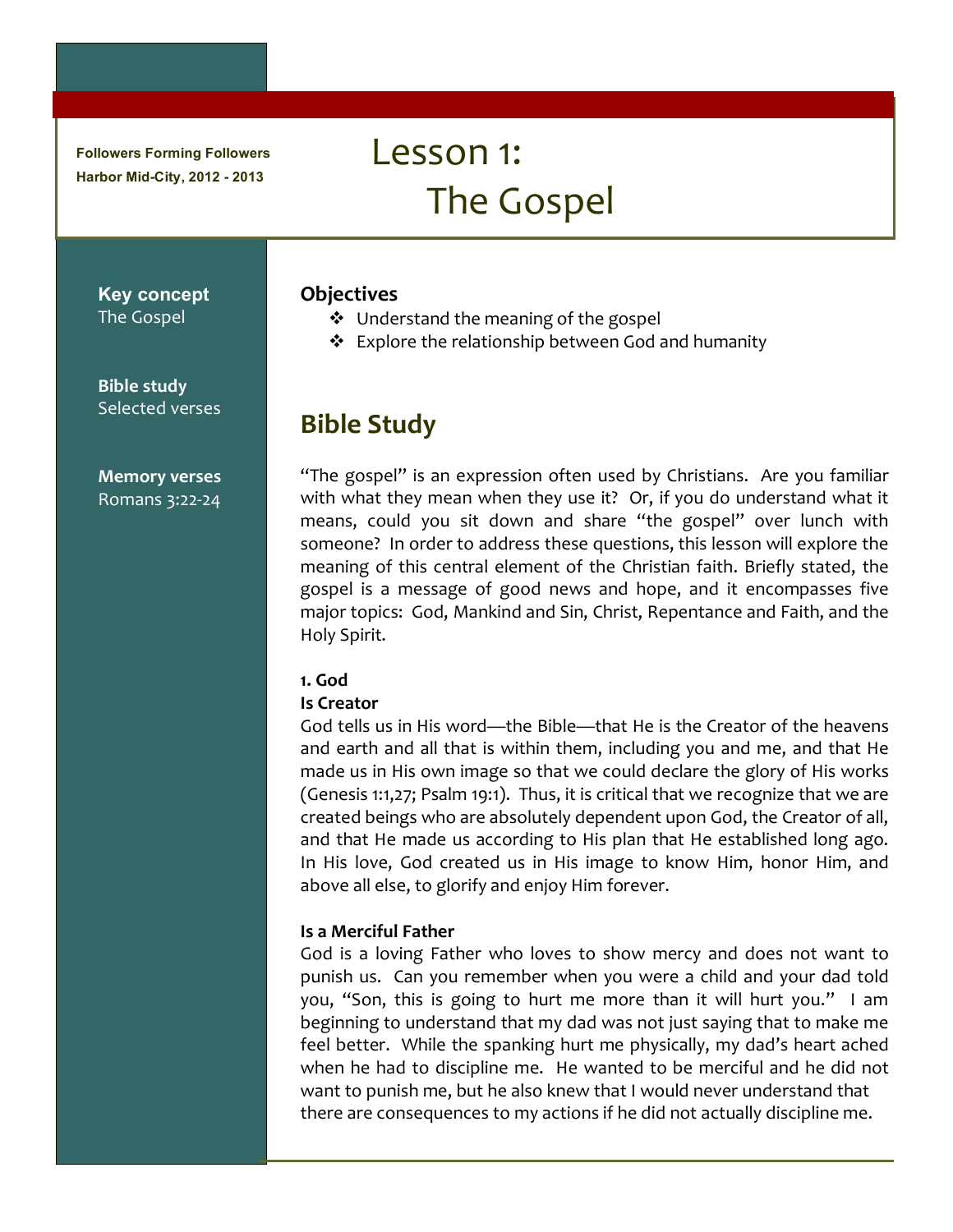# **NOTES**

In the same way, God says that He takes "no pleasure in the death of the wicked, [but he desires] that they turn from their ways and live" (Ezekiel  $33:11$ ).

#### Is a Just Judge

The Father is also a just Judge, and therefore, He must punish those who violate His law (Exodus 34:6-7). Imagine that your mother was one of the victims in the World Trade Center attacks. When the criminals who planned the attack, who killed your mother and over 6,000 others, appeared before the judge, justice would demand a punishment. If the judge knew that the defendant committed the crime, then he would be acting unjustly by failing to punish the defendant. To satisfy justice, a punishment must be administered. The predicament that this guilty defendant faces leads us into our next topic: humans and their sin.

#### 2. Mankind and Sin

#### **Humans are sinners**

According to His plan, God gave us the freedom to be obedient to Him or disobedient. Eve ate from the one tree that God explicitly said was off limits and then Adam did as well. They were disobedient and sinned against God, and their sinful nature has been passed down to each one of us for thousands of years (Genesis 3:6-7). In fact, God tells us that not one of us is righteous, that "all have sinned and fallen short of the glory of God" (Romans 3:23).

#### What is sin?

Sin is a word that has become incredibly charged in our culture. Most people that I talk to who are skeptical about Christianity have some major hang-ups with this term. It is a term that you're going to see quite a lot in the Bible, so we need to take a few minutes and look at what it means.

Here is how I would define it: sin is building your life on something other than God. God gave us a list of commandments, the Ten Commandments, and the very first one says this: "You shall have no other gods before me" (Exodus 20:3). Sin is taking anything (including good things like work, relationships, influence, etc.) and building your life around it rather than God.

Or, let's put it another way. We often think of sin as doing bad things, when in reality it is taking good things and making them bad things by making them your ultimate thing. According to Exodus 20:3, we should only have one ultimate thing: God Himself.

Harbor Mid-City **Followers Forming Followers** 

 $p.2$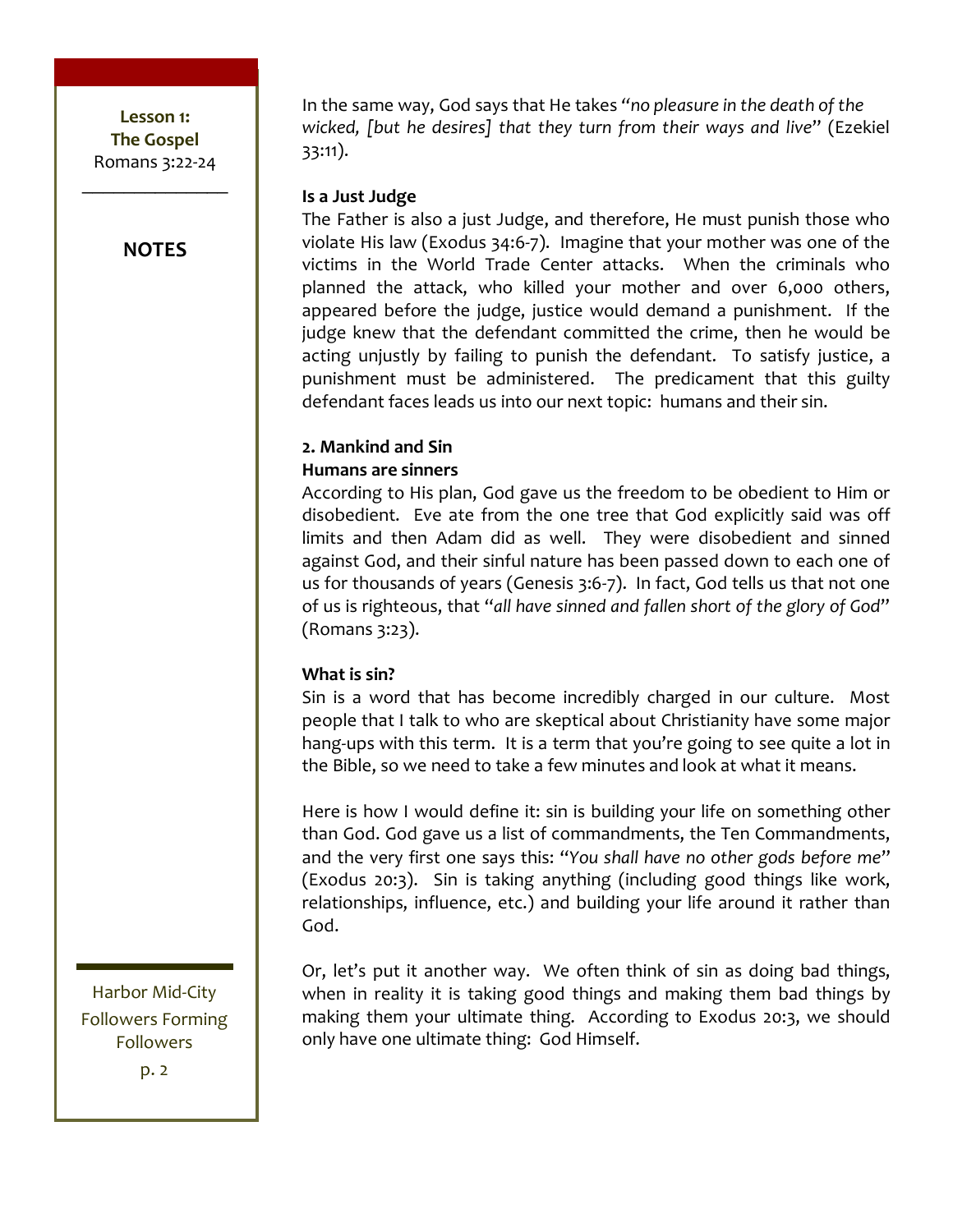Lesson 1: **The!Gospel** Romans 3:22-24  $\frac{1}{2}$ 

#### **NOTES**

Let me illustrate from the classic film, *Chariots of Fire*. This film is the story of two runners, Harold Abrams and Eric Liddell. Harold Abrams is a Jewish young man who is trying to make it in high society in Britain. To win the gold medal in the 1924 Olympics will mean that he has made it, that he has arrived into the top tier of British society, that he'll be somebody. So he runs for fame and fortune. In many ways we can sympathize with his plight, because as a Jewish young man in Britain in the 1920s, he suffered extreme prejudice. There was a glass ceiling that would only let him rise so high, unless he could win the gold medal.

Shortly before the race, Abrams looks at his trainer and, with trepidation, says, "And now in one hour's time, I will be out there again. I will raise my eyes and look down that corridor; four feet wide, with ten lonely seconds to justify my existence. But will I?" Ten lonely seconds to justify his existence. Abrams gets his sense of self, of who he is, from winning. He has made a good thing (winning a gold medal) into a bad thing by making it his ultimate thing.

The other runner, Eric Liddell, is a Scottish missionary who runs because God made him fast, and when he runs he feels God's pleasure. He doesn't run for fame. In fact, his life isn't about his fame, but about God's fame. He is every bit as talented and competitive as Abrams. He loves to run and is passionate about it, but winning isn't ultimate for Him; God is ultimate.

So in this movie, when the event that Liddell has trained for his whole life, the 100 meters, is scheduled for a Sunday, he pulls out. He won't run on Sundays because he is being obedient to God to set that day apart as sacred for rest and worship. Do you see how loosely he holds this event? The 100-meter dash has a gripping control on one runner—Abrams—and it has absolutely no control over the other—Liddell— because one has made God his ultimate and the other has not.

This is what sin does to you. It has you in its grip because you are so focused on your god—the thing you must have, the thing you have built your life around. Therefore, man is in a terrible predicament. The Bible tells us that all of us have sinned; we have built our lives around something other than God. And, as we saw earlier, because God is just, he must punish us. In Romans 6:23, we see that God's punishment for us is death: "For the wages of sin is death, but the gift of God is eternal life in Christ Jesus our Lord."

Harbor Mid-City Followers Forming Followers  $p.3$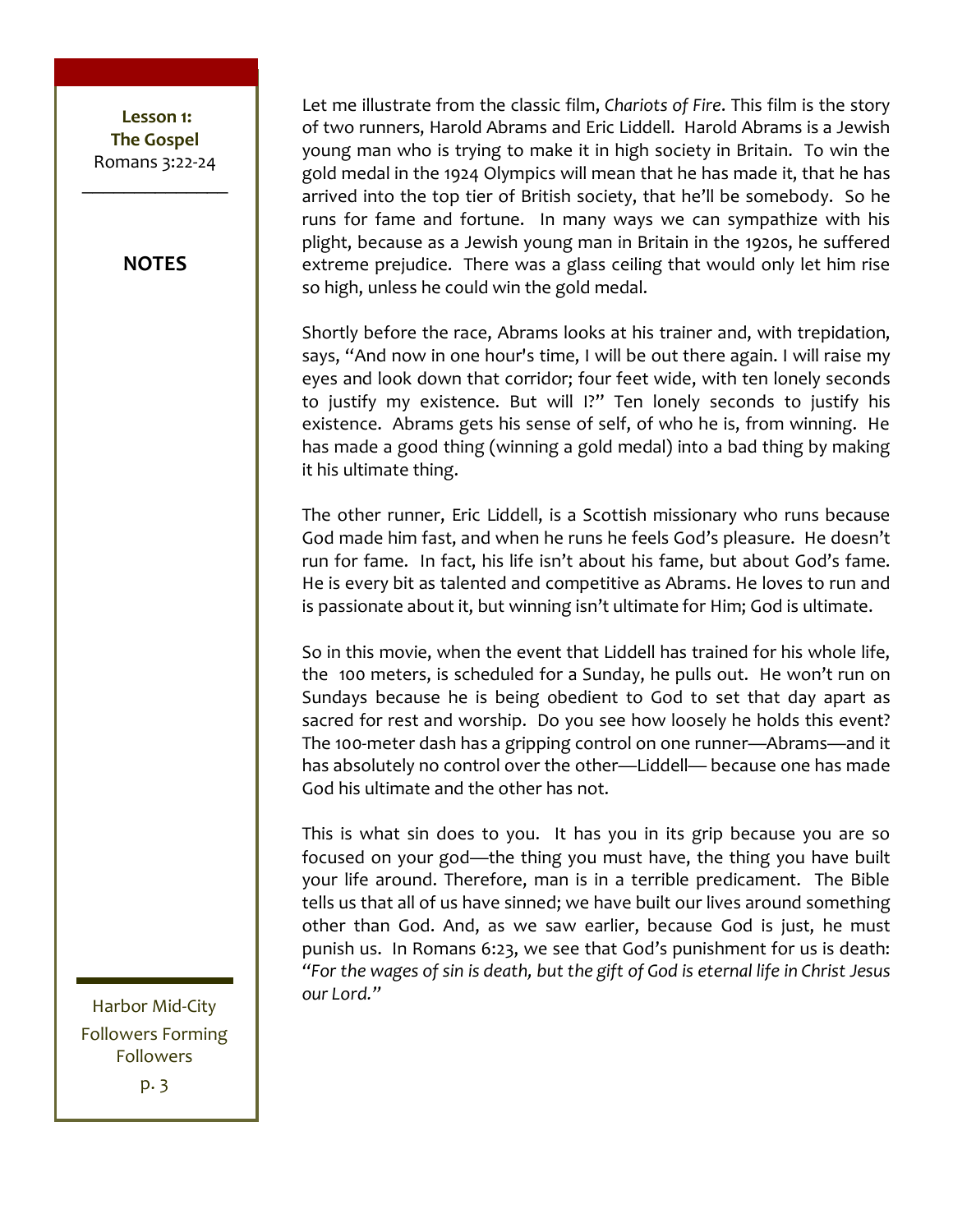# **NOTES**

3. Christ What He did

Jesus lived the life we should have lived, and died the death we should have died. God sent His only begotten Son, Jesus Christ, to this world. In doing so, God, through his Son, took on humanity (John 1:1,14) and lived the life that we should have lived: "For just as through the disobedience of the one man the many were made sinners, so also through the obedience of the one man the many will be made righteous" (Romans 5:19).

In fact, the Bible tells us that Jesus was tempted in every possible way, which means He faced every temptation we have ever faced. Yet, the crucial distinction is that He was without sin: "For we do not have a high priest who is unable to sympathize with our weaknesses, but we have one who has been tempted in every way, just as we are" (Hebrews 4:15). He never gave in to temptation.

Not only did Christ live the life we should have lived, but He also died the death that we should have died. As we discussed earlier, all of mankind since Adam and Eve has been found guilty before God and deserving a punishment of death, and Christ fulfilled this punishment for us. In his death, Jesus experienced far more than physical suffering and pain, but He received the full punishment that God had withheld from mankind since Adam and Eve's original sin.

Jesus gave God His perfect life record and accepted man's horrible life record. Perfection stepped into the place of imperfection, and in doing so, God magnified His justice by delivering the rightful punishment, one that had been delayed for thousands of years, to a perfect man, the God-man called Jesus Christ, the only one capable of paying the full penalty for sinful man (Mark 10:45; 1 Peter 3:18).

But this is where the story really gets good. After Christ's death on the cross, God raised Him from the dead three days later (1 Corinthians 15:3-6). This resurrection was evidence that Jesus' sacrifice was an acceptable payment for man's debt that he owed as a result of his sinful record and sinful heart (1 John 2:2), fully satisfying God's justice (Romans 3:25-26). Additionally, Jesus' resurrection represented His victory over all man's enemies, including death and the power of sin (Romans 6:5-7). And after Christ's resurrection, God exalted Him to heaven, seated Jesus at His right hand, and thereby declared Him Lord and Savior of the world (Hebrews  $12:2$ ).

Harbor Mid-City **Followers Forming Followers** p. 4

Yet, the Good News goes beyond what Jesus has done. It also includes what He now promises to all those who receive Him as their Lord and Savior.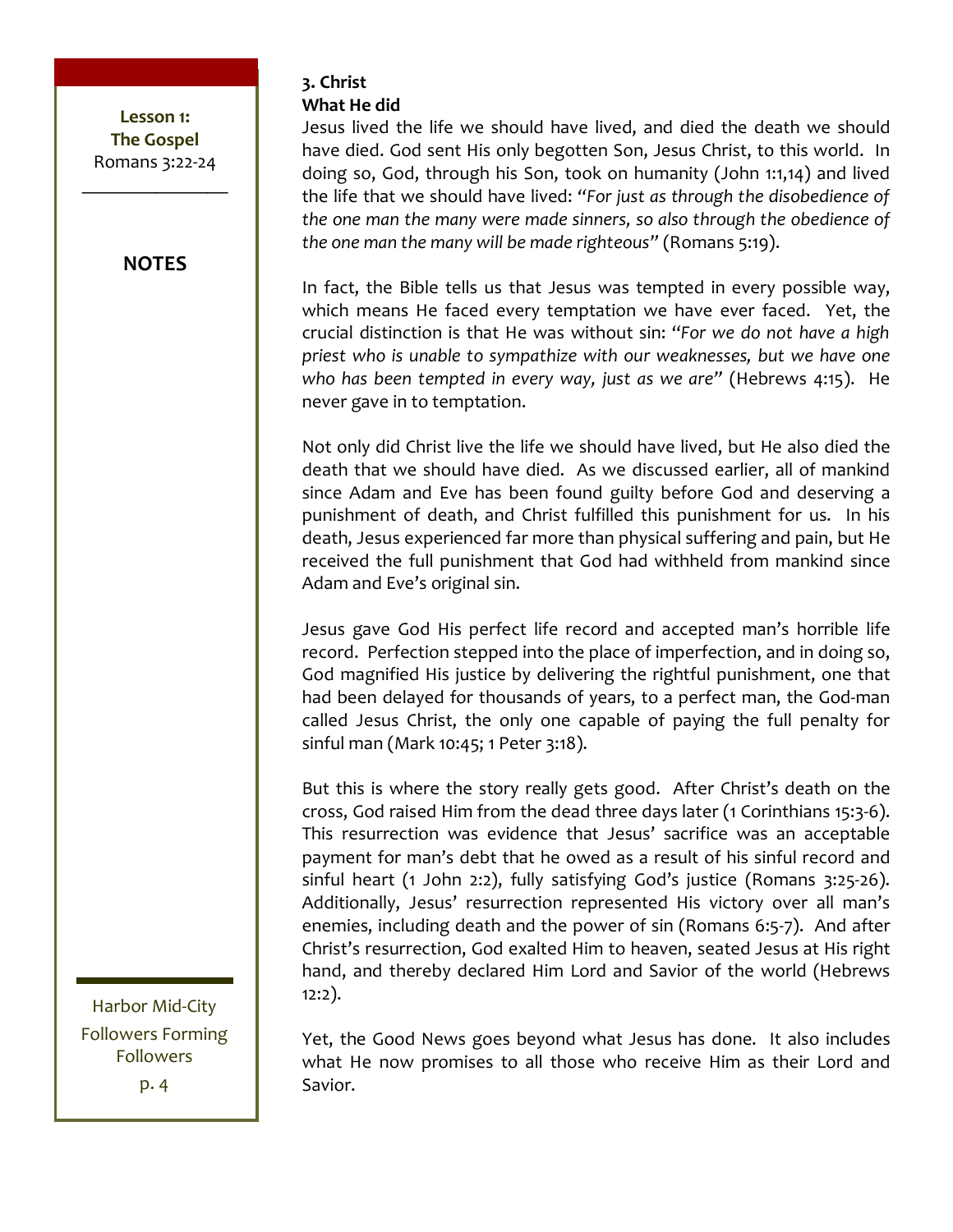$\frac{1}{2}$ 

# **NOTES**

**What He promises** 

New standing: God has promised that we may have a new standing before Him (2 Corinthians 5:21; Colossians 1:22). As Judge, God promises to release us from the penalty of sin, if we believe in Christ, and consider us His children who are forever adopted into His family (Galatians 4:4-7). He gives our bad, sin-stained record to Christ, and He gives us Christ's perfect record of righteousness. As Father, God promises to accept and love those who believe in Jesus just as He does His own Son, for He lives within us  $(1$  John  $3:1$ ).

What I am describing has been referred to as the Great Exchange. Christ accepted all of our sin and in return gave us His righteousness. We exchanged our sinfulness for Christ's righteousness, so that when God looks at us, He sees His Son who lives within us, making us righteous individuals in Christ.

**New Power:** We also have new freedom and power to live as sons and daughters of God. Jesus gives us His power to live the way He did. This power comes in the form of the Holy Spirit, which we will discuss in more detail in next week's lesson. But how does this happen? How can these gospel promises be fulfilled in a person's life?

# **4. Repentance and Faith What is repentance?**

Repentance involves a two-dimensional directional change in a person's life. First, repentance requires that a person turn away from their sin—a horizontal change. For example, imagine that you intended to drive to Mexico.\$ \$ When\$ you\$ were\$ in\$ San\$ Diego,\$ you\$ became\$ confused\$ and\$ accidentally began driving north instead of south. When you realized this fact, the best thing for you to do would be to turn your car around and head in the opposite direction.

In much the same way, repentance requires you to turn from your sin and head in the other direction, but here is where the analogy breaks down. Repentance is not telling you simply to turn in the opposite horizontal direction, but it also requires you to turn to Jesus (Mark 1:15). Thus, repentance requires a vertical directional change as well. If you do not turn to Jesus, you will be fighting a losing battle of trying to defeat the power of sin in your own strength. Jesus wants us to repent, turn from our sin and turn to Him in faith, relying upon his strength to live a life that is free from sin's dominion.

Harbor Mid-City Followers Forming Followers p. 5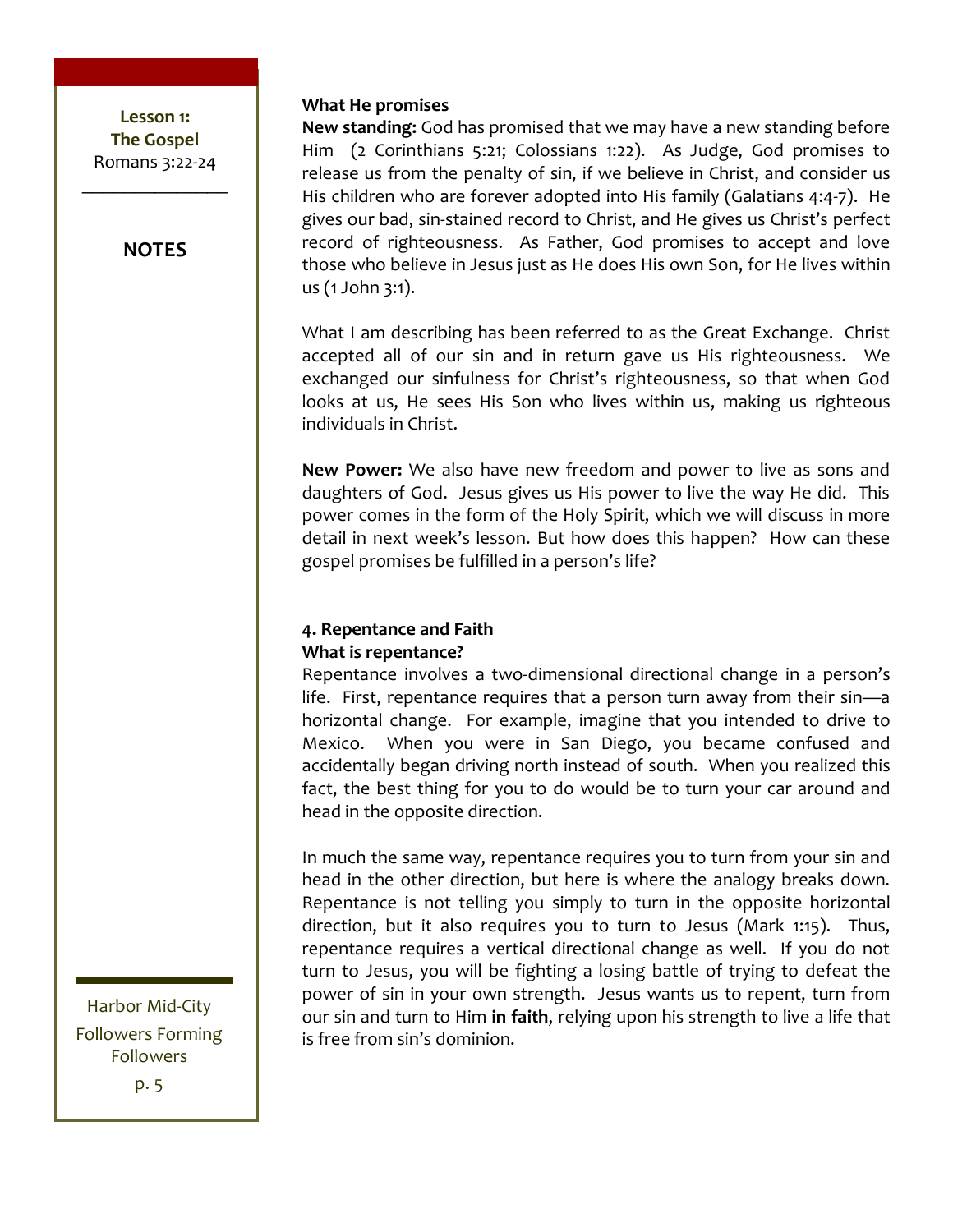**NOTES** 

Harbor Mid-City **Followers Forming Followers** p. 6

#### What is faith?

Everyone has faith. For instance, you might say, "I have faith that my car will make this 900-mile journey." This may be a well-reasoned faith (you have taken it to a mechanic, had it serviced, and all indicators seem positive) or it may be a "blind leap of faith" (you know nothing about cars, haven't serviced it, but just think it will make it). Nevertheless, you put your faith in your car if you choose to get in it, even though, at the end of the day, you can't prove that the car will make it until it actually does. This holds true with other things in which we put our faith as well. We have faith that our job will provide for our family, that our spouse will love us, that immunizations will help our children-but we don't know for certain until these things actually happen.

# Saving faith is a decision of the will to put your trust IN Jesus

Saving faith is a decision of the will to put your trust in Jesus as your Savior and Lord. Think of John 3:16: "whoever believes in Him shall not perish but have eternal life" (also Romans 3:22). So, the amount of your faith is unimportant. Quantity is irrelevant; quality, however, is extremely relevant, and quality is determined by what your faith is in.

It may be tempting to try to trust in our works. Many people think they can build a bridge that will help them cross the chasm that separates them from God, and this bridge is called the Good Works Bridge. They try desperately to serve the poor, be kind to others, and perform a host of various good works. But the chasm separating God and man is far too wide for any Good Works Bridge to span the distance.

And, what is even worse, even if a Good Works Bridge could reach across the chasm, God's holiness would destroy us once we crossed the bridge and entered His presence. Sinful beings cannot be in the presence of a Holy God. Therefore, to solve the problem of the chasm separating God and man, God laid down His own bridge in the form of the cross, and as we walk across this bridge we are made holy through the blood of Jesus. Thus, saving faith is repenting, turning from sin and self-trust, and trusting in Jesus Christ and His promises.

# Faith isn't in conflict with reason and intellect

Often it is said, "Just have faith," and what is meant is that you need to stop thinking and just believe. But Jesus didn't ask Thomas in John 20:24-29 to turn off his brain. Instead, he encouraged him to think hard. "Thomas, put your hands in my side here and feel the wound. Think Thomas. Remember this wound that I suffered. It really is me." Jesus says believe or have faith because of the evidence that is before you. Think.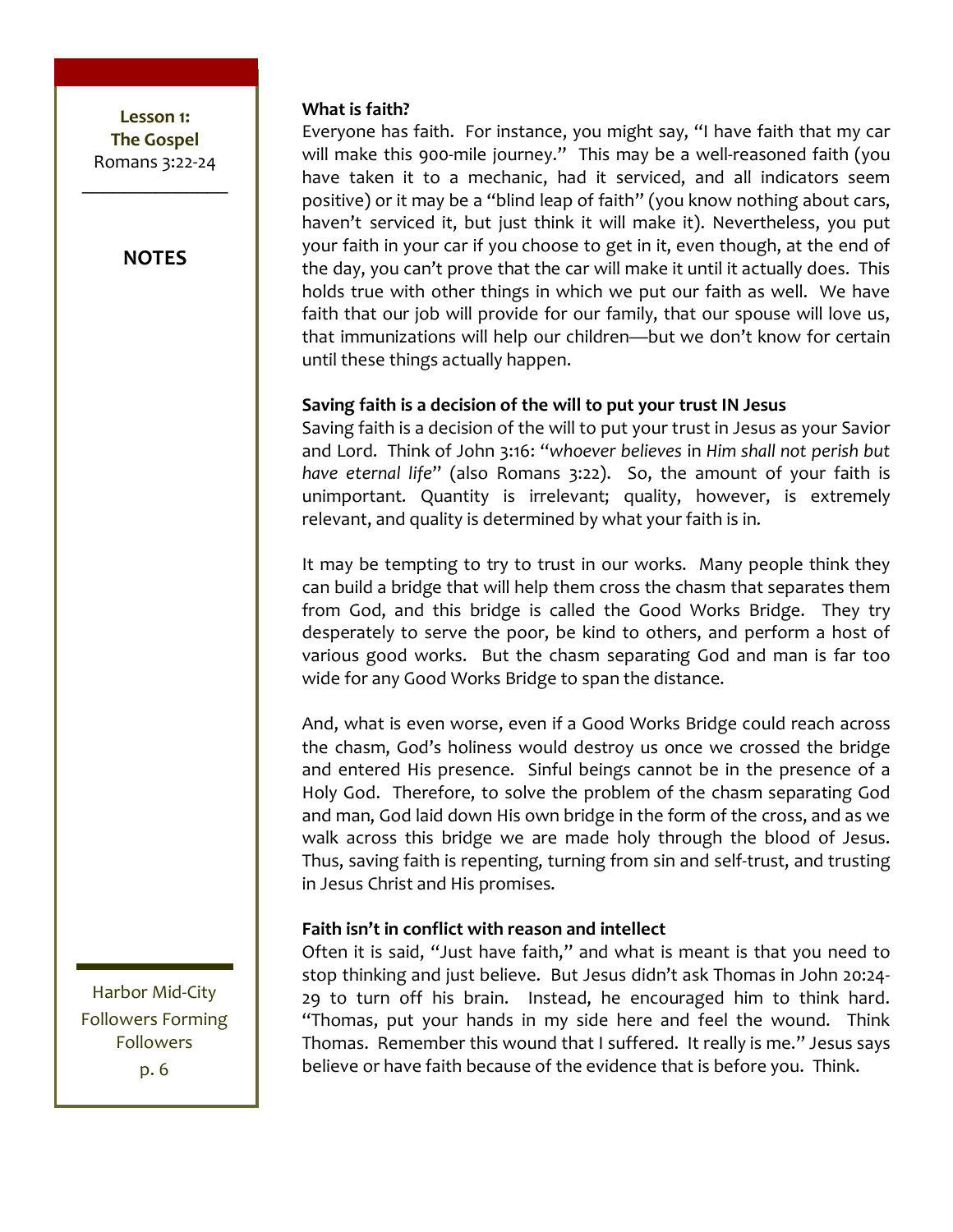Lesson 1: **The!Gospel** Romans 3:22-24  $\frac{1}{2}$ 

# **NOTES**

Yet faith isn't mere intellectual belief

You must understand that saving faith is not merely an intellectual belief. The Bible acknowledges that even demons believe that there is one true God, but they are not saved by this belief (James 2:19). But what is the difference between saving faith and belief?

Let me illustrate. The Great Blondin is often thought of as the greatest tightrope walker of all time. He was the first man to cross Niagara Falls on a tightrope. No one believed intellectually that it was possible because of the sheer force of the wind and mist coming off of the falls. Everyone thought it was a death mission. But, nevertheless, he made it, and he caused people to believe, intellectually, that he could do it.

But like any daredevil, he had to keep pushing it and making the stunt a little more unbelievable. During his subsequent performances, he crossed the falls on a bicycle, on stilts, and at night. He swung by one arm, turned somersaults, and stood on his head on a chair. Once he pushed a stove in a wheelbarrow and cooked an omelet. On one occasion, he crossed blindfolded in a heavy sack made of blankets.

But his greatest feat came when he asked for a volunteer to get on his back. Everyone in the crowd had an intellectual belief in Blondin, but they were not willing to trust their life to him. Except one man. Harry Colcord, his manager, volunteered. He climbed on his back and they made it across. That is the difference between mere intellectual belief and putting your faith in someone in a Biblical sense—you are entrusting your life to them. What you are doing is making a decision of the will based on the evidence.

When you repent of your sin and make a decision of the will to entrust your life to Jesus, you're then embarking on the journey of following Him. The beginning of this journey is characterized by a new birth in Christ Jesus, which we will discuss next week.

Harbor Mid-City Followers Forming Followers  $p.7$